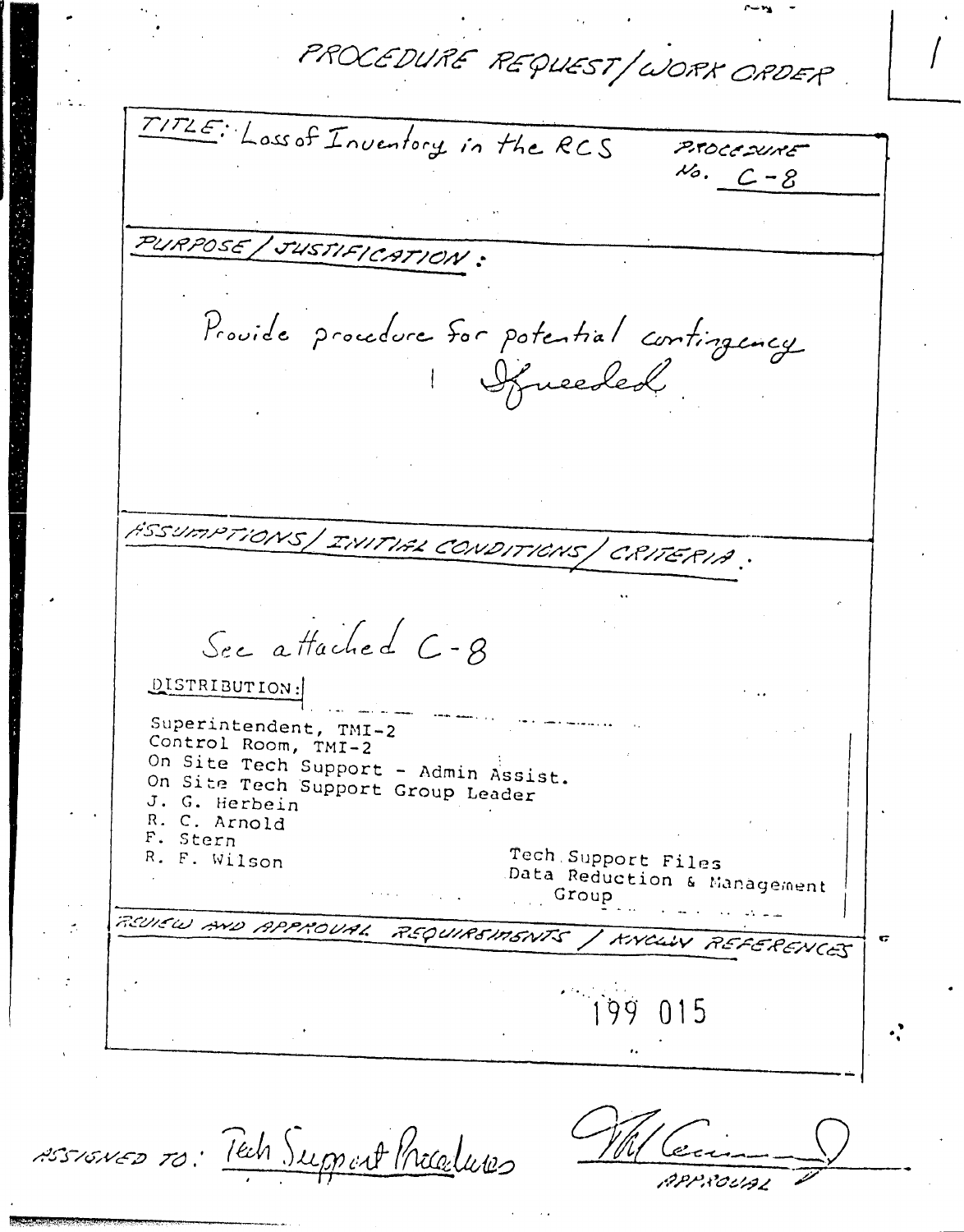## FINAL

## CONTINGENCY PLAN *t~8*

Rev. 0

### Loss of Primary Coolant Inventory

Note: The calculated leakage from the primary (assumed to be through<br>primary relief valves) was a primat psig on April , 1979. primary relief valves) was gpm at

- 1. Primary coolant inventory includes the volume of water in the Reactor Coolant System and the Makeup and Purification System. Under steady state temperature (RCS) and pressure conditions, the immediate indication of a reduction in Primary Coolant inventory is a decrease in pressurizer level and/or makeup tank level. I
- 2. A reduction in primary coolant inventory can be attributed to numerous conditions; however, in each situation ReS inventory losses must be:

,

- a) replenished using water from either the BWST, RC bleed holdup tanks or the Boric Acid-Chemical Addition and Demineralized service water systems
- b) identified as to source of leakage -- within the containment building (RCS leakage), or outside the containment building (Makeup and purification system leakage)
- c) contained and, if possible, stopped to prevent unnecessary release of containment water.
- 3. Immediate Action

..'.

- a) Attempt to maintain RCS inventory (constant pressurizer level) by increasing RCS makeup through the makeup flow control valve MU-V17 to maintain a constant pressurizer level.
- b) If ReS inventory cannot be maintained with normal makeup through  $MU-V17:$ 
	- 1) Divert makeup pump suction from the makeup tank to the BWST and secure letdown.
	- 2) Increase RCS makeup through the high pressure injection line by opening the HPI injection valves  $(HU-V16A, B, C, D)$  associated with the operating Makeup pump. MU-V17 should be closed; don't exceed pump flow limitations gpm.
	- 3) Secure makeup pump recirculation to prevent overfilling the makeup tank.

**\99 0'6**

"**.,**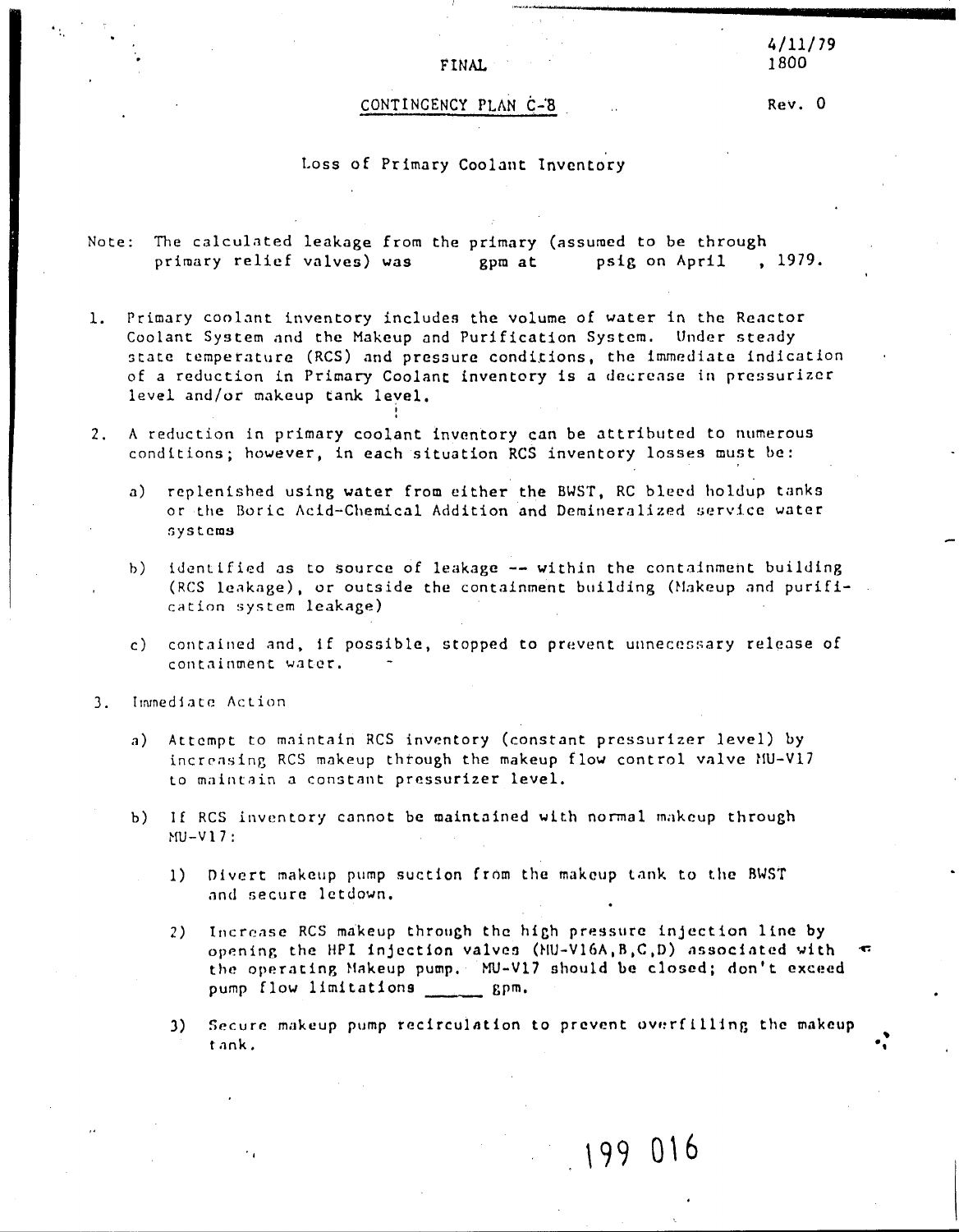Final Contingency Plan C-8 Page 2

## 3. Immediate Action (continued)

- c) If RCS inventory can be maintained with normal makeup through MU-V17:
	- 1) Replenish makeup tank inventory using the RC bleed tanks or boric acid (chemical addition) and demineralized s . 'e water systems as the source of makeup water.

Note: Makeup water should be of sufficient boron concentration to prevent dilution of the RCS.

- Follow-up Action: To Determine Source of Leakage  $4.1$ 
	- Determine the location of the leakage (i.e., inside containment/  $a)$ outside containment).
		- 1) Where pressurizer level is constant and RCS makeup (through MU-17) plus RCP seal injection (4 RCP's) is greater than RCS letdown and RCP seal return flow (4 RCP's) leakage in containment.
	- b) Sources of leakage that should be checked.

#### Source

- 1) RCP seal leakage past third (upper seal) to RC Drain Tank
- 2) Steam generator tube failure primary/secondary leakage
- 3) Pressurizer Code Safety valves weeping
- 4) PZR electrometic relief block valve (RC-V2) not fully closed
- 5) Letdown cooler leak tube failure

 $\sim$  .  $\sim$  .  $\sim$  .

6) Pipe break inside containment

## Indication

- 1) RCP high standpipe level alarm, erratic RCP seal cavity pressures (also high third seal cavity pressures).
- 2) increasing steam generator level and activity
- 3) Increasing temperatures in relief line downstream of code reliefs.
- 4) Increasing temperature in relief line downstream of PZR electromatic relief valve and possible decreasing RCS pressure.
- 5) Leakage to ICCW system increasing temperature on ICCW return from letdown cooler. Activity in ICCW system.
- 6) RCS makeup through MU-V17 or MU-V16A, B, C, D considerably greater than letdown and seal return total flow.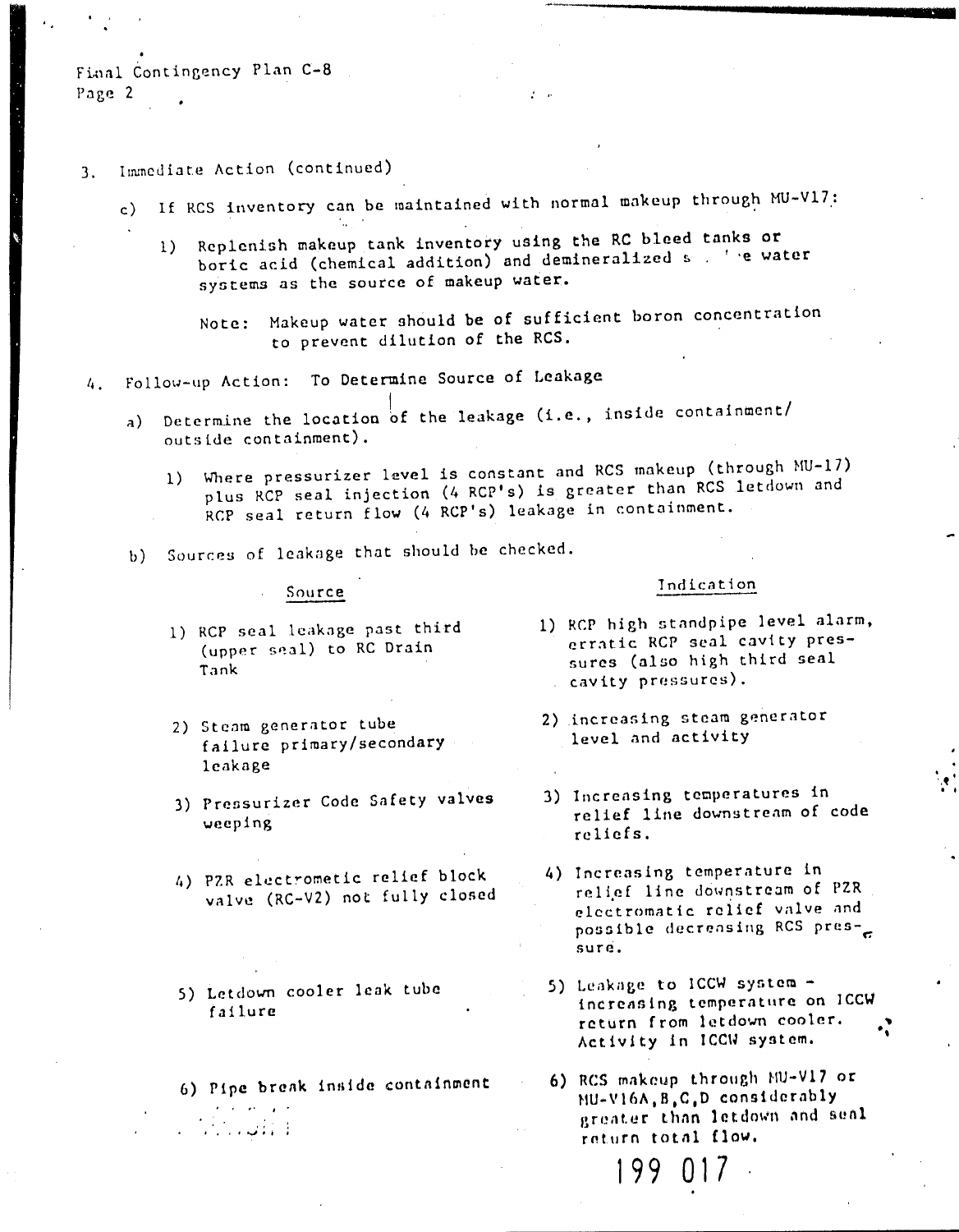Final Contingency Plan C-8  $-$  Page  $3$ 

Follow-up Action: To Determine Source of Leakage (continued) 4.

|                     |  | 7) RCP-ICCW seal heat exchanger |
|---------------------|--|---------------------------------|
| leak - tube failure |  |                                 |

Source

- 8) Letdown inadvertantly being diverted to RC Bleed hold-up tanks
- 9) Makeup pump seal failure leakage
- 10) Seal return cooler leak, tube failure

7) Leakage to ICCW system increasing temperature on ICCW réturn from RCP+ICCW seal heat exchanger. Activity in ICCW system.

Indication

- 8) Decreasing MU tank level, MU-V8 not in proper lineup.
- 9) Degradation in MU pump performance with regard to increasing bearing temperatures
- 10) Activity in the Nuclear Services Closed Cooling Water System.

199.018

- Follow-up Action to Stop Leakage or Contain Leakage  $5.$ 
	- Where leakage is determined to be in the CTMT, measures should be taken  $a)$ to stop/minimize the leakage.
	- b) Where leakage is determined to be in the auxiliary building (outside CTMT), the leakage should be stopped by isolating the source where possible.
	- c) Where leakage is determined to be into a cooling water system, that portion of the cooling water system should be isolated.